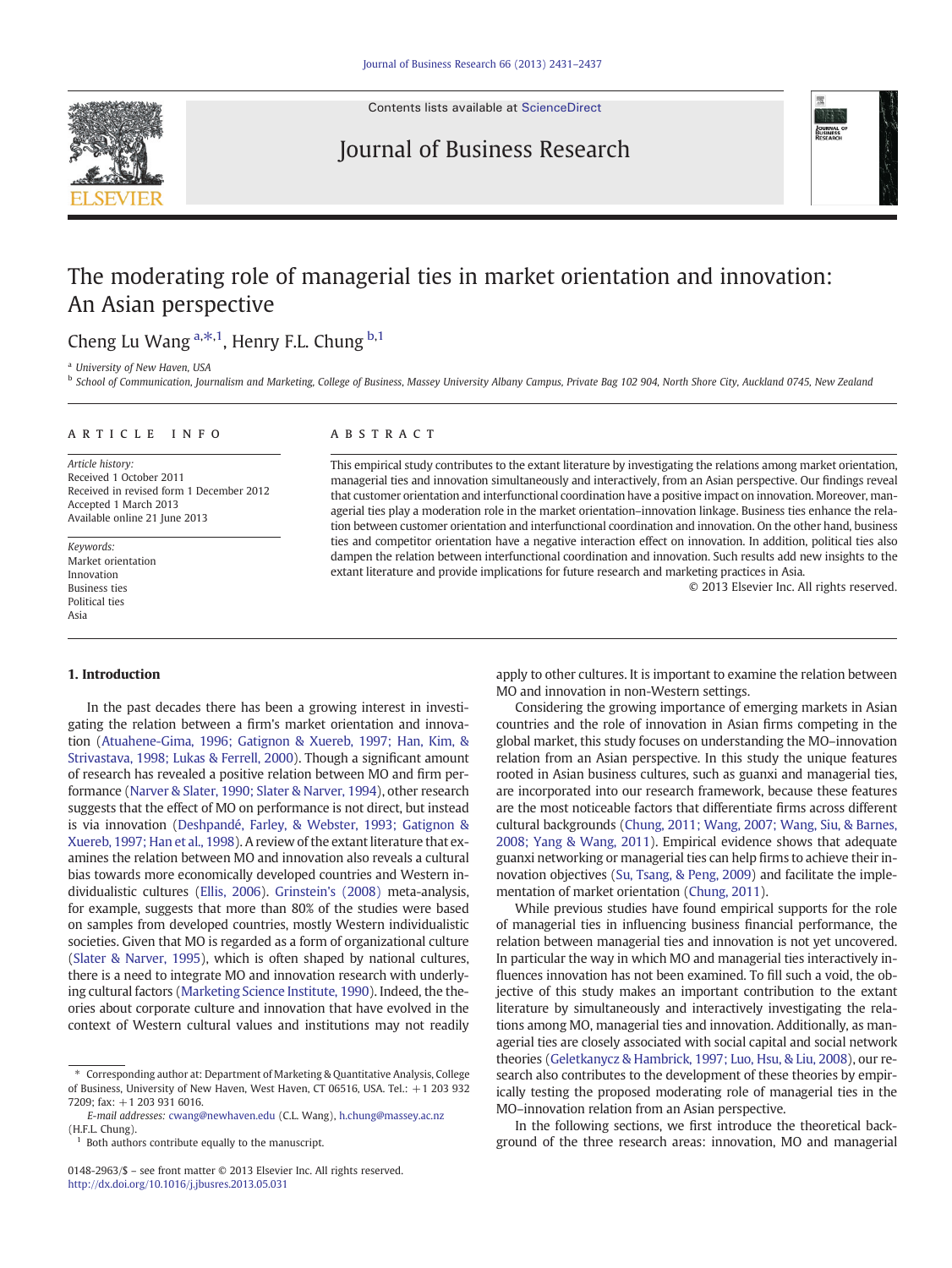ties. Next, we develop a set of hypotheses that are derived from the theoretical conceptualization and literature review. Then, we report our empirical testing of the hypotheses based on a sample of firms operating in Taiwan. Finally, we provide theoretical and managerial implications and future research directions.

#### 2. Literature review and theoretical background

#### 2.1. Innovation

Successful innovations often provide a competitive edge in changing the relative position of a firm within an industry ([Kim & Pennings,](#page--1-0) [2009\)](#page--1-0). Product innovativeness can be understood either from the customers' perspective, or from the firm's perspective. By integrating innovation with MO, a firm with a customer focus can take a more proactive perspective in innovation by meeting market responses, or customer needs. The proactive perspective often leads firms to take an offensive strategy, in which they aim to be first to market with a new product. Competitor orientation, on the other hand, often takes a more reactive perspective in innovation because it is a strategy that is designed to catch up with competitors based on incremental innovations. Such a defensive strategy is often used to extend a firm's life cycles ([Kim &](#page--1-0) [Pennings, 2009\)](#page--1-0).

Innovation can be interpreted on a continuum from breakthrough innovation (in the introduction stage) to product modification and improvement (in the mature product life cycle stage) ([Atuahene-Gima,](#page--1-0) [1996; Capon, Farley, Lehmann, & Hulbert, 1992; Robertson, 1971](#page--1-0)). The present study focuses on the cutting edge innovation, because this type of innovation is a relatively weak area for most Asian firms [\(Hobday, 1995\)](#page--1-0). The underdeveloped institutional infrastructures lead firms relying on imitation, product improvement and modification rather than through cutting-edge innovation as it is often too costly to do so. This phenomenon is evident even in technologically advanced Asian countries, such as Japan. Japanese firms, when compared to US firms, were found to be more successful in product modification, improvement and application of technologies, but less successful in the discovery of revolutionary new technologies [\(Flynn, 1985\)](#page--1-0).

#### 2.2. Market orientation

Market orientation (MO) refers to the organization-wide generation of market intelligence that pertains to current and future customer needs, dissemination of intelligence across departments and organization-wide responsiveness ([Kohli & Jaworski, 1990](#page--1-0)). Given that a MO is typically involved with doing something new in response to market conditions, it is considered as an antecedent of innovation [\(Jaworski & Kohli, 1993, 1996\)](#page--1-0). Empirical research has found that the degree to which a firm is involved in new product development activity is significantly associated with the extent and nature of its MO [\(Han et al.,](#page--1-0) [1998; Hurley, Tomas, & Hult, 1998; Narver, Slater, & MacLachlan, 2004\)](#page--1-0).

[Narver and Slater \(1990\)](#page--1-0) conceive MO as having three behavioral components; customer orientation, competitor orientation, and interfunctional coordination. Although a positive relation between MO and firm performance through innovation is generally assumed in the literature ([Day, 1994; Gatignon & Xuereb, 1997; Jaworski & Kohli, 1993;](#page--1-0) [Narver & Slater, 1990; Slater & Narver, 1994](#page--1-0)), the empirical relation between each of the three components and innovation is still not conclusive [\(Grinstein, 2008](#page--1-0)). This study attempts to shed further lights on the inclusive and often contradictory findings by examining the moderating role of managerial ties and their interactive effect on MO–innovation relations.

#### 2.3. Managerial ties

Managerial ties refer to managers' connections and ties with their counterparts in other firms, including exchanging parties, government organizations and officials [\(Peng & Luo, 2000\)](#page--1-0). Depending upon the nature of the networks, managerial ties consist of business and political ties. Business ties refer to managers' connections with other firms such as ties with their suppliers, buyers, distributors and competitors. Political ties, on the other hand, denote managers' connections with government officials, or personnel, in various government agencies. Managers' ties with government officials enable firms to overcome institutional barriers and instability in the face of regulatory changes and assist firms to obtain scarce resources (e.g., access to capital, land and human resources, and the ability to influence a firm's competitive strategies) ([Luo, 2003; Li, Zhou, & Shao, 2009; Park & Luo, 2001](#page--1-0)).

Managerial ties are particularly important in collective cultures and emerging economies where business relations are characterized as extensive guanxi networks, underdeveloped market-supporting institutions for fostering economic exchange ([Boisot & Child, 1996;](#page--1-0) [Lin & Wang, 2008\)](#page--1-0). Based on our proposed conceptual framework, we argue that business ties and political ties interact with three MO components in different ways and their interactions have a varied impact on innovation.

#### 3. Research hypotheses

#### 3.1. The joint effect of managerial ties and customer orientation

#### 3.1.1. Business ties and customer orientation

Innovative ideas often result from information exchange among firms. Therefore, much of the firm's innovativeness hinges on the extent to which managers acquire and act on market intelligence through the firm's business ties [\(Hult, Tomas, Hurley, & Knight, 2004\)](#page--1-0). As technologies become more sophisticated, the more a corporation can access another organization's knowledge through its business ties, the more it needs absorbing capacity to identify, assimilate, transform and exploit the external knowledge ([Gao, Xu, & Yang, 2008\)](#page--1-0). Meanwhile, connections with customers will help firms to better respond to long-term customer needs. Customer orientation enables firms to acquire the information that is needed for developing the type of innovation that is required by customers [\(Atuahene-Gima, 1995; Frambach, Prabhu, &](#page--1-0) [Verhallen, 2003; Narver et al., 2004\)](#page--1-0). Such firms also often work closely with customers, who may be other firms, in the early stages of the new product development process [\(Gruner & Homburg, 2000](#page--1-0)).

Business ties provide managers with opportunities to tap into the resources embedded in networks and, thus, enhance a firm's ability to obtain, or access, information resources [\(Geletkanycz & Hambrick, 1997\)](#page--1-0). With these resource advantages, firms can formulate an appropriate customer orientation that can help them to create a higher extent of innovation. Therefore, we hypothesize that business ties will enhance the impact of customer orientation on innovation.

H1a. The influence of customer orientation on innovation is stronger when business ties are strong than when they are weak.

#### 3.1.2. Political ties and customer orientation

Political ties, often reflected in networks with government agencies and officials, are important social resources for firms operating in an Asian business environment where formal institutional constraints remain relatively weak and business people often rely on connections with those in power to achieve their business objectives [\(Luo, 2003\)](#page--1-0). Benefits from political ties may include preferential access to valuable market information controlled by governments, fewer bureaucratic delays, both monetary and non-monetary incentives such as getting tax reductions and obtaining land, and licenses [\(Child & Tse, 2001;](#page--1-0) [Park & Luo, 2001](#page--1-0)). Although political ties may enable firms to better understand the rules of the game and to achieve an advantageous position in terms of market share, they may hinder the effect of customer orientation on innovation.